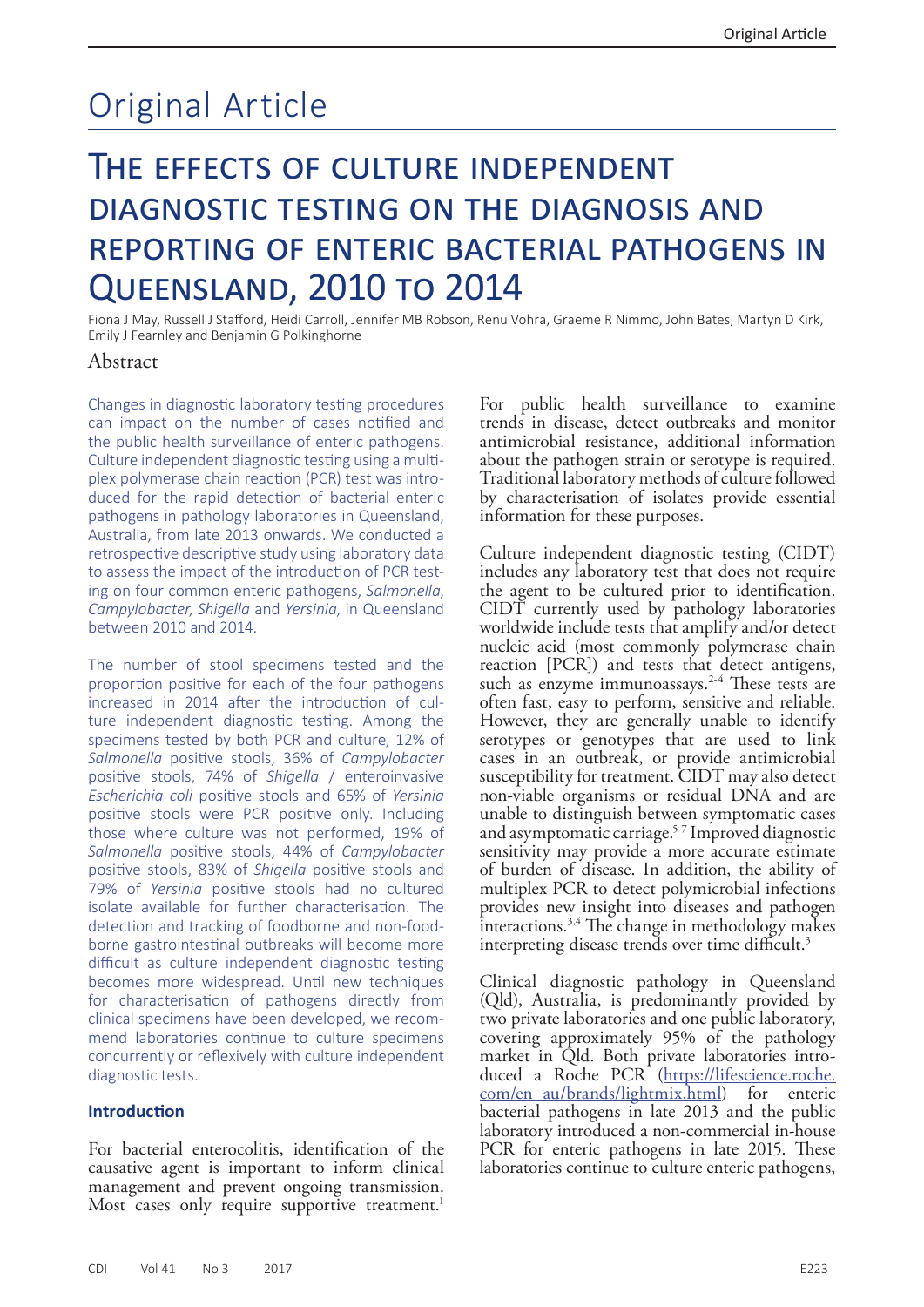either concurrently with the PCR, or reflexively for PCR positive stools only. Culture alone was performed if requested.

*Salmonella* (non-typhoidal), *Campylobacter, Shigella* and *Yersinia* together contribute approximately 99% of the potentially foodborne bacterial infections notified to Qld Health every year.8 We assessed the impact of changed testing procedures on these four pathogens in Qld between 2010 and 2014.

### **Methods**

#### **Data collection**

The three participating laboratories provided data on all *Salmonella*, *Campylobacter*, *Shigella* and *Yersinia* test results for stool samples from people with Qld residential postcodes performed between 2010 and 2014, inclusive. Each laboratory provided the date the sample was received by the laboratory, the organism(s) identified by culture where applicable, and the results of PCR testing where applicable. The public laboratory, despite catering to a different population to the private laboratories, was used as a culture-only comparison group for observing the change in stool submission rates and pathogen incidence.

#### **Data analysis**

Samples positive for *Salmonella* Typhi or Salmonella Paratyphi were excluded as the public health response for these two serotypes is different from the public health response for other *Salmonella* serotypes.

The number of stool tests positive and the percent of tests positive (percent positivity) were calculated for each pathogen by month of sample receipt. The denominator data used to calculate the percent positivity was the total number of stool specimens tested for bacterial enteric pathogens at each laboratory during each month, whether they were positive or negative for any pathogen.

Percent positivity before the introduction of PCR (data from 2010 to 2012 [pre-PCR]) and after the introduction of PCR (data from 2014 [post-PCR]) were compared for all laboratories. Data from 2013 was not included in the comparison as the private laboratories introduced PCR in different months during 2013. An alternative pre-PCR period of July 2012 to June 2013 was used for *Campylobacter*  to compensate for the decline in incidence in early 2012. Significance ( $P \le 0.05$ ) was assessed using the two sample test of proportions.

Percent positive agreement (PPA) between culture and PCR was calculated for each pathogen as a measure of agreement between these two tests. This measure is the percentage of the total number of stools where both tests were positive divided by the total number of tests positive by at least one test, where both tests were performed and is used to measure agreement when a gold standard test is unavailable for calculating sensitivity and specificity.9 This method disregards samples that were negative by both methods in order to reduce the impact of large numbers of negative specimens. Specimens where one of the test methods was not performed were also disregarded.

All data were cleaned and analysed using StataSE 13 (Stata Corp, College Station, TX, USA) and Microsoft Excel.

#### **Ethics approval**

Human research ethics approval for the study was obtained through both the Australian National University Research Ethics Committee (reference number 2015/429) and the Royal Brisbane and Women's Hospital Human Research Ethics Committee (reference number HREC/15/ QRBW/404).

#### **Results**

A total of 740,327 stools were tested for gastrointestinal pathogens at the three laboratories during the study period. The number of stool specimens submitted for testing at the three participating laboratories increased considerably following the introduction of PCR in late 2013 (Figure 1). The stool submission rate post-PCR was 3,920 per 100,000 population compared to a mean annual rate of  $\overline{3,038}$  per 100,000 for the period pre-PCR. For the private pathology laboratories combined, the mean number of stools tested per month increased significantly by 45% (P <0.001) post-PCR compared to pre-PCR. The public pathology laboratory reported a significant 9% increase ( $P < 0.001$ ) during the same period without the introduction of PCR testing.

The number of stools that tested positive for *Salmonella* was significantly higher post-PCR when compared to the number positive during the pre-PCR period (Figure 2). Similarly, the proportion of positive stools each month increased post-PCR compared to the pre-PCR period. The proportion of stools positive for *Salmonella* at the private laboratories combined increased from 2.0% to  $2.6\%$  ( $P = 0.006$ ) (Table 1). Public laboratory data showed a small, but non-significant increase in stools positive for *Salmonella* (2.9% to 3.5%).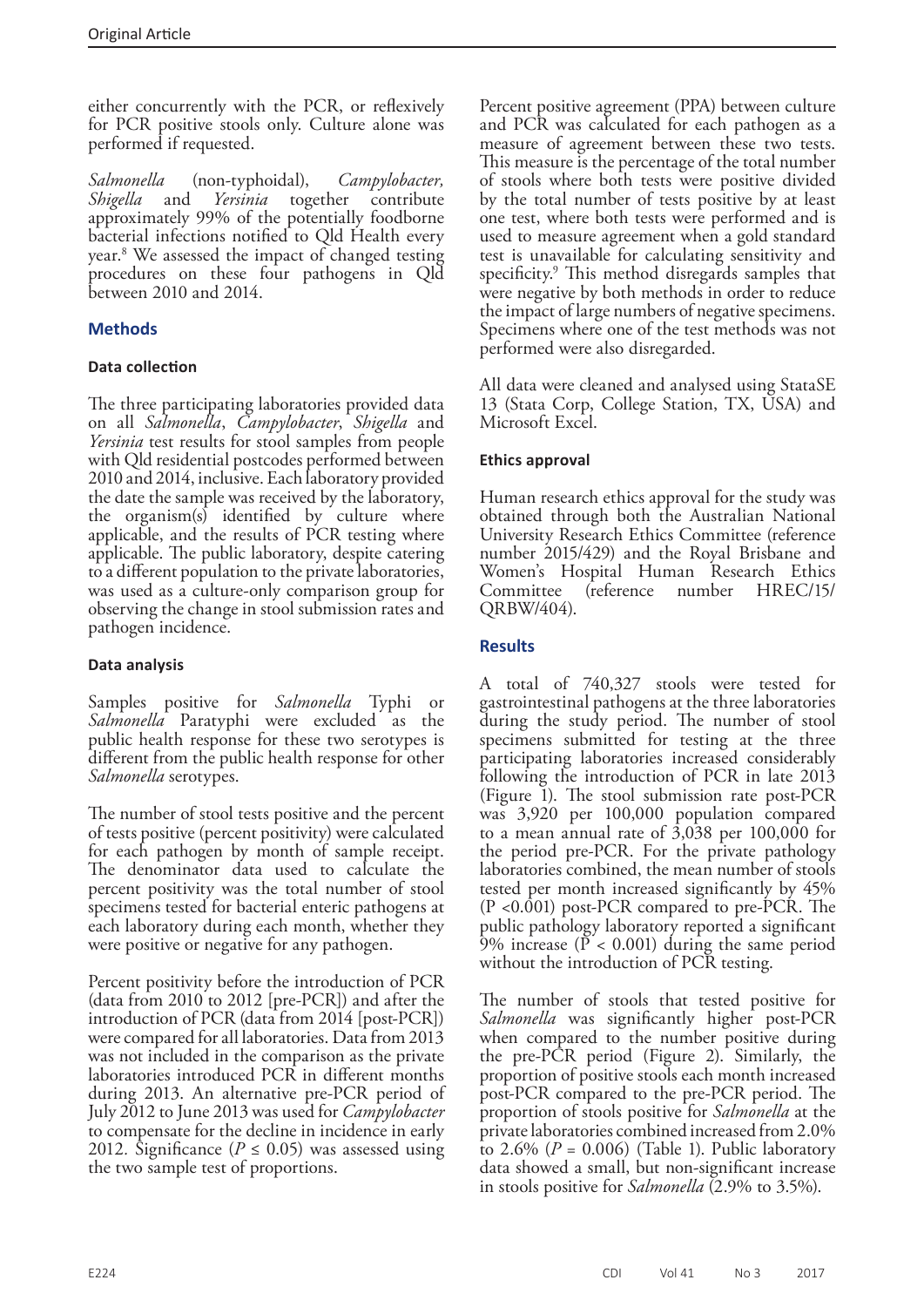



**Figure 2. Number of stools positive for** *Salmonella* **by culture and/or PCR at the Qld private laboratories, and the proportion (%) of positive stool specimens by month and year, 2010 to 2014. The private laboratories introduced PCR in late 2013.**

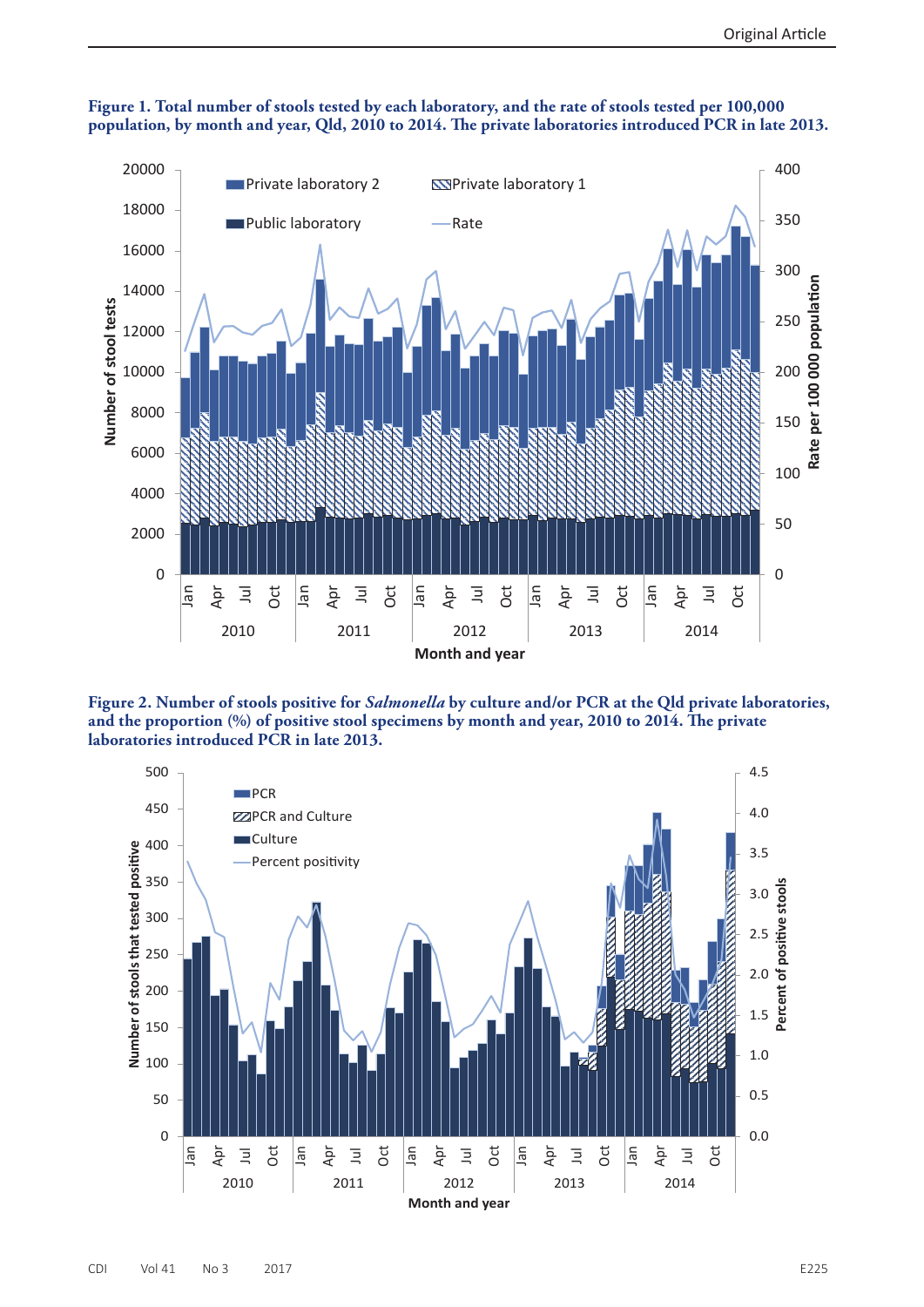| Pathogen      | <b>Type of</b><br>laboratory |      | <b>Pre-PCR</b>      | <b>Post-PCR</b> |                     |                      |
|---------------|------------------------------|------|---------------------|-----------------|---------------------|----------------------|
|               |                              | %    | <b>Monthly mean</b> | %               | <b>Monthly mean</b> | P value <sup>+</sup> |
| Salmonella    | Private (PCR)                | 2.0  | 173                 | 2.6             | 322                 | 0.006                |
|               | Public (no PCR)              | 2.9  | 78                  | 3.5             | 103                 | 0.22                 |
| Campylobacter | Private (PCR)                | 2.8  | 241                 | 4.0             | 505                 | < 0.001              |
|               | Public (no PCR)              | 3.2  | 89                  | 3.1             | 91                  | 0.72                 |
| Shigella      | Private (PCR)                | 0.03 | 3                   | 0.32            | 40                  | < 0.001              |
|               | Public (no PCR)              | 0.14 | $\overline{4}$      | 0.16            | 5                   | 0.97                 |
| Yersinia      | Private (PCR)                | 0.06 | 5                   | 0.39            | 49                  | < 0.001              |
|               | Public (no PCR)              | 0.07 | $\overline{2}$      | 0.12            | 4                   | 0.63                 |

#### **Table 1. Proportion of stools positive and monthly mean for each pathogen before and after introduction of PCR, by whether the laboratory had introduced PCR.**

† Two sample test of proportions





The number of stools positive for *Campylobacter* was higher post-PCR when compared to the monthly number positive pre-PCR (Figure 3) and the proportion of stools that tested positive increased significantly from 2.8% to 4.0% (*P* <0.001) when comparing 2012/13 pre-PCR period with the post-PCR period (Table 1). The public laboratory showed a non-significant decrease in the proportion of *Campylobacter* positive stools per month when the 2012/13 pre-PCR period was compared with post-PCR (Table 1).

The proportion of stools positive for *Shigella* at the private laboratories combined increased significantly from 0.03% pre-PCR to 0.32% post-PCR (*P* <0.001) (Figure 4, Table 1). The public laboratory showed only a slight increase in the proportion of stools positive per month post-PCR compared with pre-PCR (Table 1). The increase was not significant.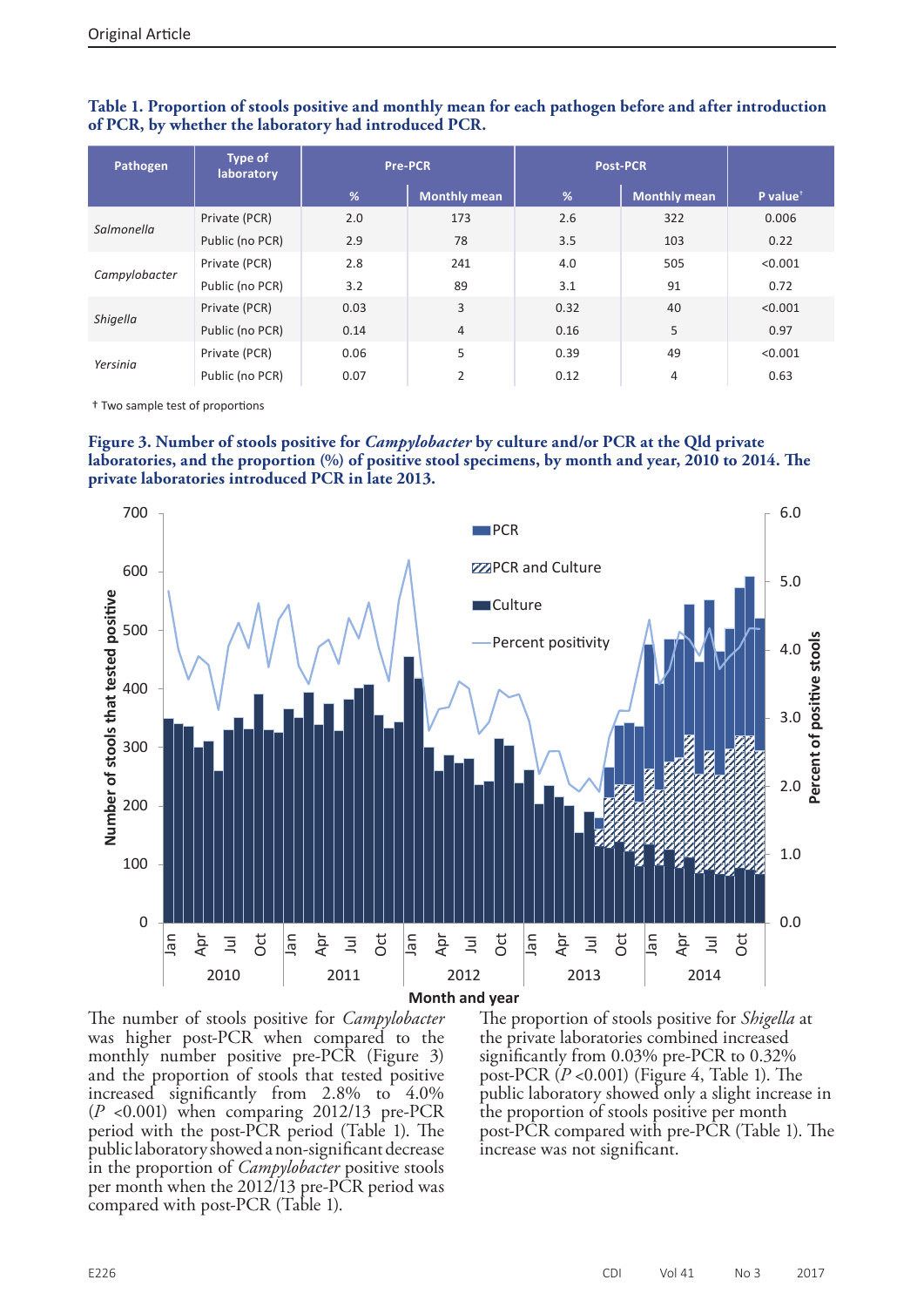



The proportion of stools positive for *Yersinia* at the private laboratories combined increased from 0.06% pre-PCR to 0.39% post-PCR (*P* <0.001) (Figure 5, Table 1). The public laboratory showed no significant difference in the proportion of stools positive per month post-PCR compared with pre-PCR (Table 1).

Table 2 shows the number and proportion of positive test results that were concordant (both tests gave the same result) or discordant (one positive result and one negative result) for PCR and culture at the private laboratories combined in 2014. Of those stools that tested positive for *Salmonella,* 17% had discordant results. More so, 36% of stools positive for *Campylobacter*, 74% of stools positive for *Shigella* and 65% of stools positive for *Yersinia* had discordant results.

The PPA for samples positive by culture and PCR (at the private laboratories combined) in 2014 was 71% (1,641/2,316) for *Salmonella*, 51% for *Campylobacter* (2239/4427) and 12% (48/400) for *Shigella*. PPA was not calculated for *Yersinia*  as culture for this pathogen was not routinely performed prior to the introduction of PCR.

#### **Discussion**

Introduction of PCR diagnostic testing of stools by the two Qld private pathology laboratories significantly impacted public health surveillance of *Salmonella, Campylobacter, Shigella* and *Yersinia* by markedly increasing the number and proportion of stools testing positive for these four pathogens*.* The changing baseline will have a major impact on interpretation of surveillance data and the reduction in the number of isolates available for characterisation will reduce the ability to detect clusters of related cases.

Much of the increase in the proportion of stools testing positive for *Salmonella* in 2014 can be attributed to the introduction of PCR and increase in testing in the private laboratories. At least 12% of *Salmonella* positive stools identified at the private laboratories in 2014 would not have been identified if PCR had not been in use (PCR positive, culture negative). Further characterisation of *Salmonella* strains by typing was unable to be performed for almost one fifth of stools as they were PCR positive only (culture negative or no culture performed) for *Salmonella* in 2014. Although maintaining concurrent or reflexive culture for PCR positive stools will not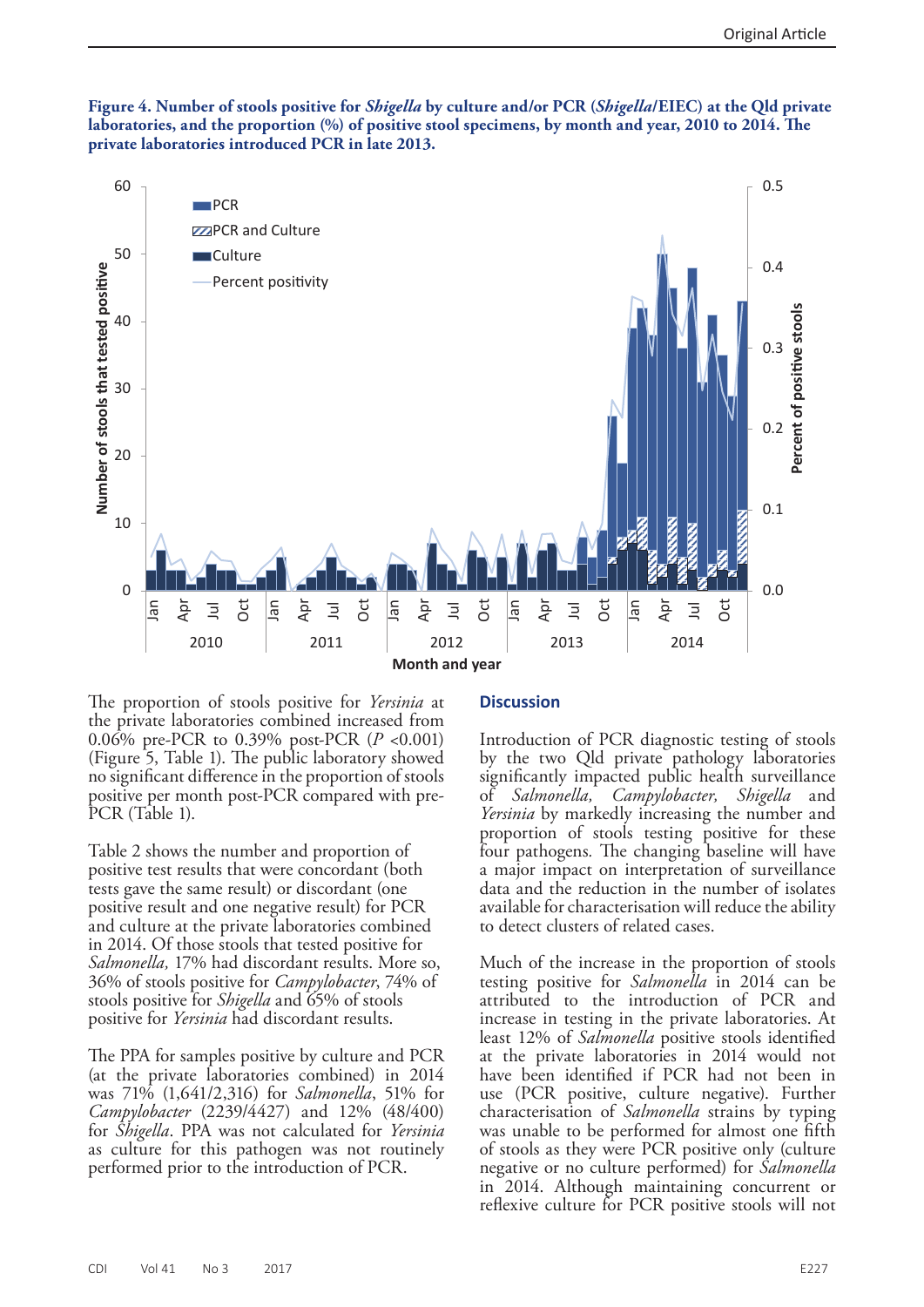**Figure 5. Number of stools positive for** *Yersinia* **by culture and/or PCR at the Qld private laboratories, by month and year and the proportion (%) of positive stool specimens, 2010 to 2014. The private laboratories introduced PCR in late 2013.**



**Table 2. Number and proportion of positive stools by test type (private laboratories only), 2014. Shading shows discordant results.**

| <b>PCR</b>               | <b>Culture</b>           | <b>Salmonella</b> |       | <b>Campylobacter</b> |     | <b>Shigella</b> |             | Yersinia     |              |
|--------------------------|--------------------------|-------------------|-------|----------------------|-----|-----------------|-------------|--------------|--------------|
|                          |                          | $\mathsf{n}$      | %     | $\mathsf{n}$         | %'  | $\mathsf{n}$    | %           | n.           | %            |
| $^{+}$                   | $^{+}$                   | 1,641             | 42    | 2,239                | 37  | 48              | 10          | 123          | 21           |
| $\ddot{}$                | $\overline{\phantom{a}}$ | 482               | 12    | 2,176                | 36  | 352             | 74          | 379          | 65           |
| $\overline{\phantom{a}}$ | $^{+}$                   | 193               | 5     | 12                   | 0   | 0               | $\mathbf 0$ | $\mathbf{1}$ | $\mathbf{0}$ |
| $^{+}$                   | $ND^*$                   | 238               | 6     | 476                  | 8   | 42              | 9           | 80           | 14           |
| $ND^*$                   | $^{+}$                   | 1,311             | 34    | 1,154                | 19  | 35              | 7           | 5            |              |
| Total                    | 3,865                    | 100               | 6,057 | 100                  | 477 | 100             | 588         | 100          |              |

\* ND – not done

always result in an isolate, $3$  it remains of public health importance to attempt to acquire an isolate for as many cases of salmonellosis as possible.

The sharp decline in the number of *Campylobacter*  positive stool specimens during 2012 and 2013 may reflect a real drop in the incidence of campylobacteriosis following commencement campylobacteriosis following commencement of the national Processing Standard for Poultry in 2012 after a two year implementation period.10 The decrease was observed in notification data in other jurisdictions.<sup>11</sup> There was a significant increase in the proportion of positive stools in 2014 at the

private laboratories that was not evident at the public laboratory. This suggests any increase in the total number of stools positive for *Campylobacter* in 2014 was primarily a result of the introduction of PCR at the private laboratories. The PPA for *Campylobacter* was 51%; almost all of the positive stools with discordant results had a negative culture. *Campylobacter* is difficult to culture as it requires specific environmental conditions (microaerophilic) and fresh stool samples in order to recover viable bacteria for culture,<sup>12</sup> and culture based methods are less sensitive for detecting *Campylobacter* than PCR.<sup>13,14</sup>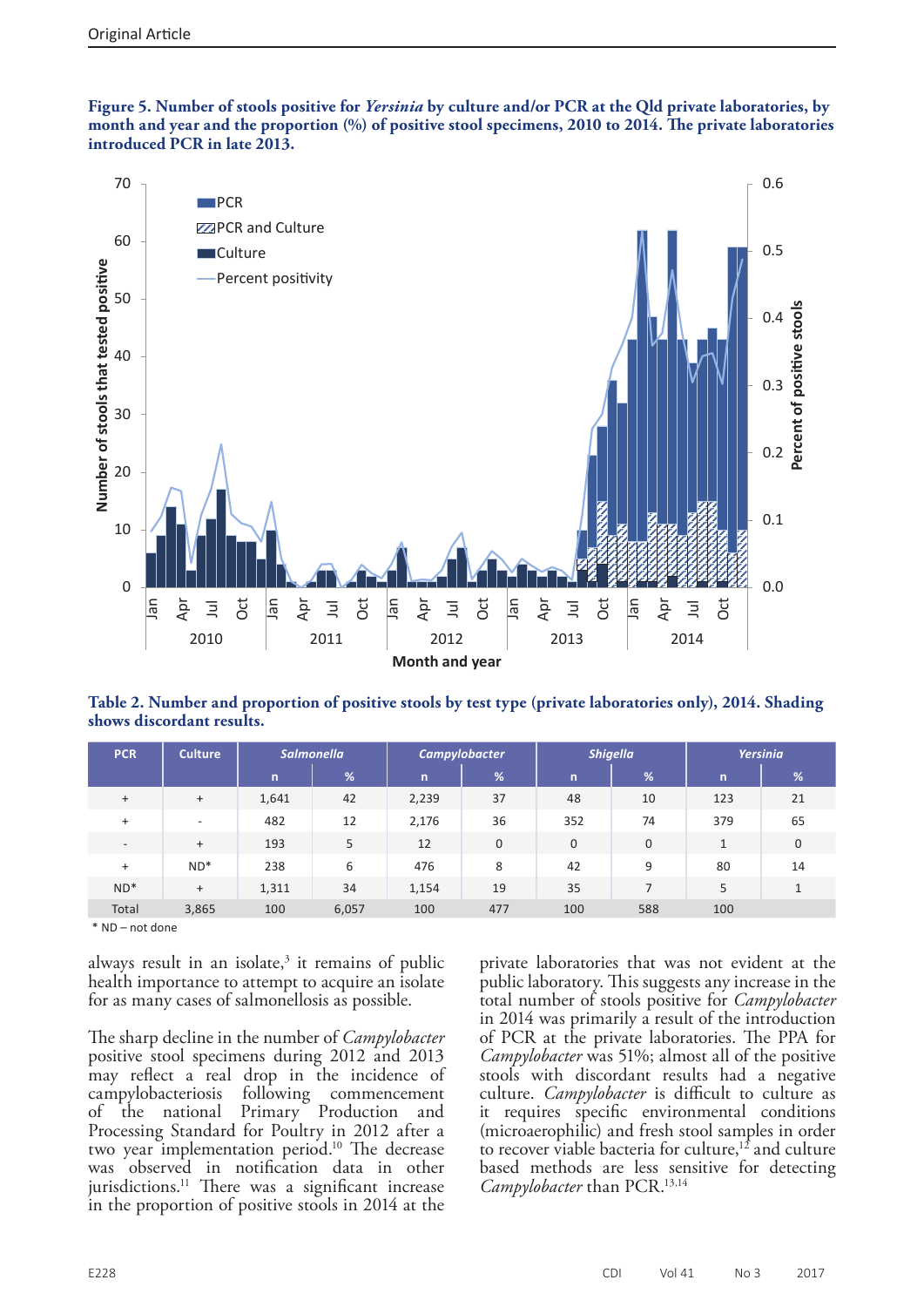Current PCR methods for identifying *Shigella* are unable to distinguish between *Shigella* species and enteroinvasive *Escherichia coli* (EIEC) as both are closely genetically related.15,16 However, EIEC typically causes milder symptoms than *Shigella*<sup>17</sup> and is not notifiable in Australia. As 74% of stools positive for *Shigella* by PCR did not yield a culture, the large increase in the number of stools positive for *Shigella* may in part be due to cases of EIEC being detected by the *Shigella* PCR. However, since *Shigella* can be difficult to culture,<sup>18</sup> the possibility that a proportion of the PCR positive samples were true cases of *Shigella* cannot be discounted. The case definition for *Shigella* in Qld requires isolation of the pathogen, so only those samples with an associated isolate are notified to the Qld Notifiable Conditions System and the National Notifiable Diseases Surveillance System.19 Thus, in 2014, over 80% of stools positive for *Shigella*  by PCR were not notified or were rejected from the notification system*.* Nevertheless, although these possibly false positive samples were rejected when an isolate was unable to be obtained, they had already resulted in an increase in workload at both primary and reference laboratories where isolate characterisation is performed.

Not all pathology laboratories routinely use culture methods to select for *Yersinia* unless specifically requested by the clinician. However, as *Yersinia enterocolitica* is included in the multiplex PCR test, it was detected even when it was not specifically requested. This may explain some of the increase in the number of tests positive for *Yersinia* after introduction of PCR, and is a reflection of the true incidence of *Yersinia* in Qld. However, 65% of all stools positive for *Yersinia* were positive by PCR and negative by culture, suggesting a much higher sensitivity of PCR than culture for *Yersinia.* 

An additional explanation for the increase in stools with a positive culture in Qld during the study period may be associated with the nature of reflexive testing with laboratory technicians searching more intensely for pathogens when they are aware of PCR positive samples.20

The proportion of tests positive by PCR only in Qld is higher than that seen in a United States (US) study, where 5% of *Salmonella* infections, 24% of *Campylobacter* infections, 14% of *Shigella*  infections and 9% of *Yersinia* infections were positive by CIDT methods only (including PCR and other methods) in 2015.4 However, the US study only included tests done in a subset of the population, and adoption of PCR (compared with other CIDT) has been slow in some areas.<sup>4</sup> Indeed, the proportion of salmonellosis cases in the US diagnosed by CIDT alone increased substantially in 2015 compared with 2012-2013.<sup>2</sup>

All three laboratories in the current study reported an increase in the total number of stool specimens tested for enteric pathogens, although the percent increase at the public laboratory, where PCR wasn't introduced, was considerably lower than that reported by the private laboratories. It is likely that the increase is predominantly due to the availability of the more rapid PCR test leading to more requests for stool testing by general practitioners.

A limitation of this study is that only one year of data was available after the introduction of PCR at the private laboratories. Comparison of multiple years of data would ensure that the increased incidence of the pathogens in 2014 was not an anomaly. Publicly available notification data suggests that notifications of these four pathogens in Qld has stabilised at a higher rate than the pre-PCR period (data available from [http://](http://www9.health.gov.au/cda/source/cda-index.cfm) [www9.health.gov.au/cda/source/cda-index.cfm](http://www9.health.gov.au/cda/source/cda-index.cfm)). In addition, only Qld data was analysed, and only for four enteric pathogens. This study should be extended in the future to other jurisdictions across Australia, and for other pathogens. However, the results of this study can be used by laboratories and public health units to inform the way forward for diagnosis, referral and subtyping of enteric pathogens.

We have shown that the introduction of PCR has led to an increase in the detection of these four pathogens in stools, leading to an increase in incidence. Furthermore, PCR introduction has been associated with an increase in the number of stool specimens being submitted for testing though a significant proportion of positive stools are not yielding an isolate to enable strain characterisation for public health surveillance. Should pathology laboratories reduce or terminate concurrent and reflex culture, the number of specimens without an isolate for further characterisation will continue to increase. Until new techniques such as amplicon or whole genome metagenomics (direct sequencing of clinical specimens without need for isolates) are introduced, culture (reflex or concurrent) of enteric pathogens should remain a priority to enable appropriate public health surveillance for detection of outbreaks and monitoring of trends.

#### **Acknowledgements**

The authors would like to thank all staff at<br>Queensland Medical Laboratory, Sullivan Queensland Medical Laboratory, Sullivan Nicolaides Pathology, Pathology Qld and Queensland Health Forensic and Scientific Services for their work in identifying these pathogens and supplying these data. Dr May was a Master of Philosophy in Applied Epidemiology